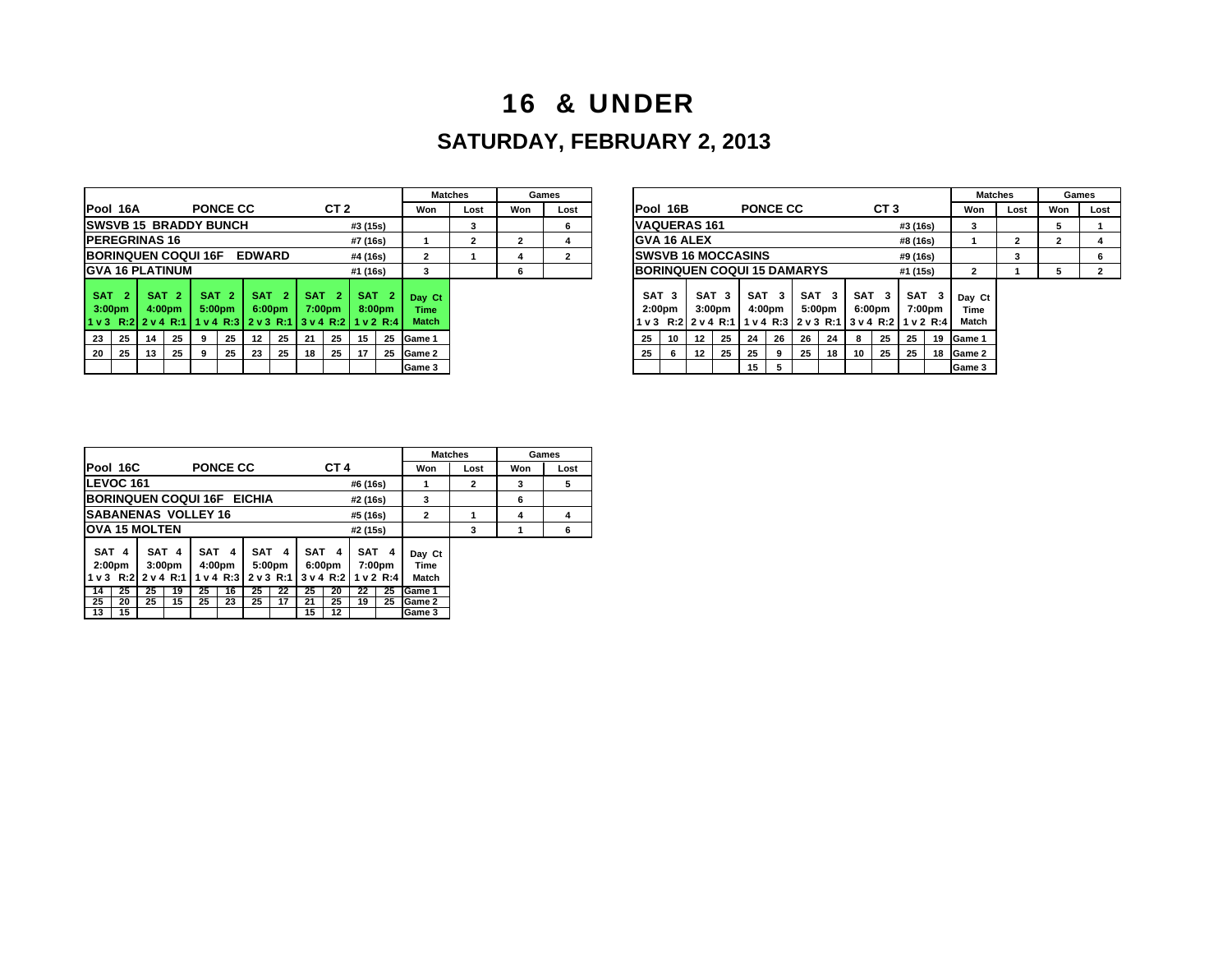### **15 & Under Gold Bracket PONCE CONVENTION CENTER**

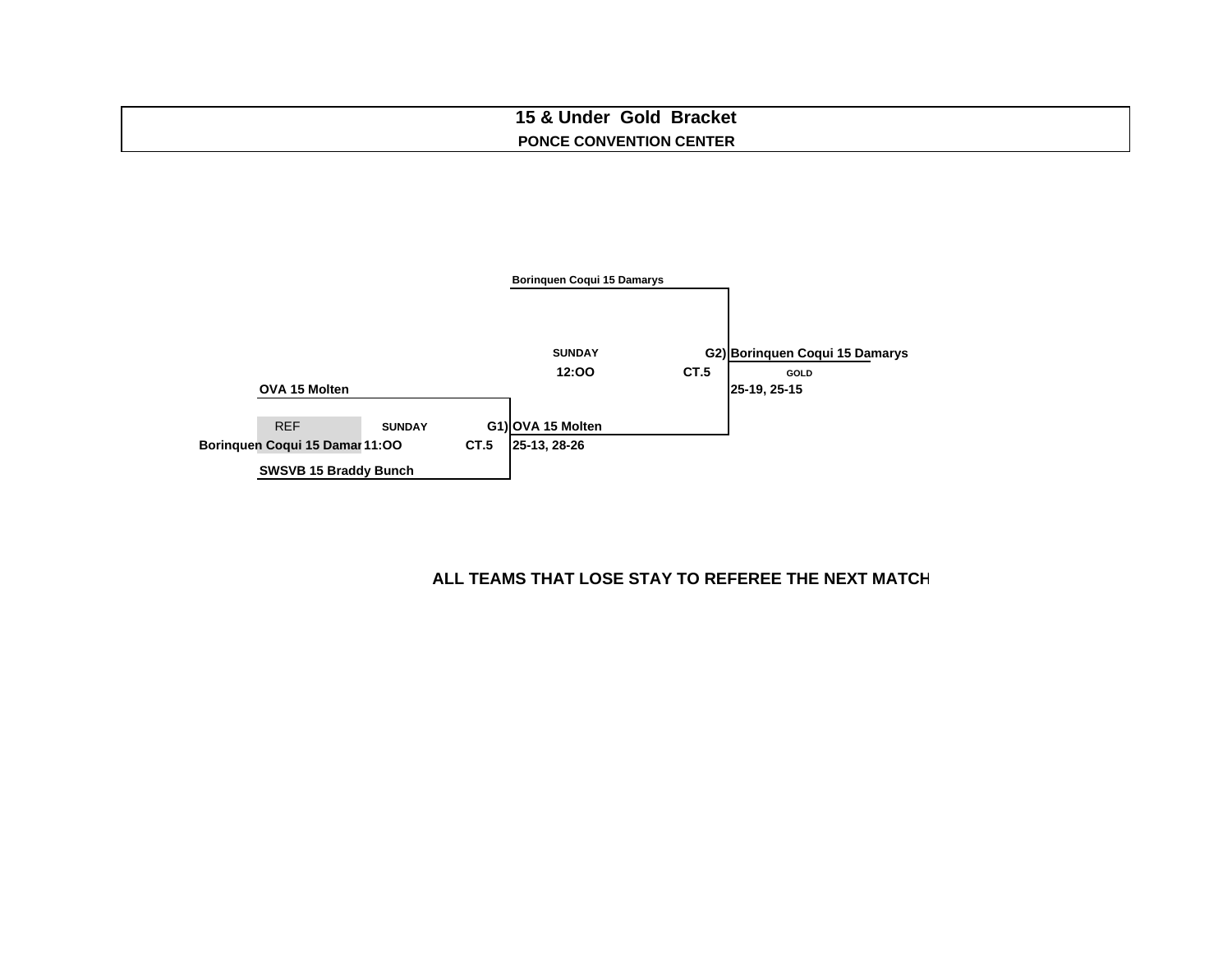### **PONCE CONVENTION CENTER16 & Under Gold Bracket**

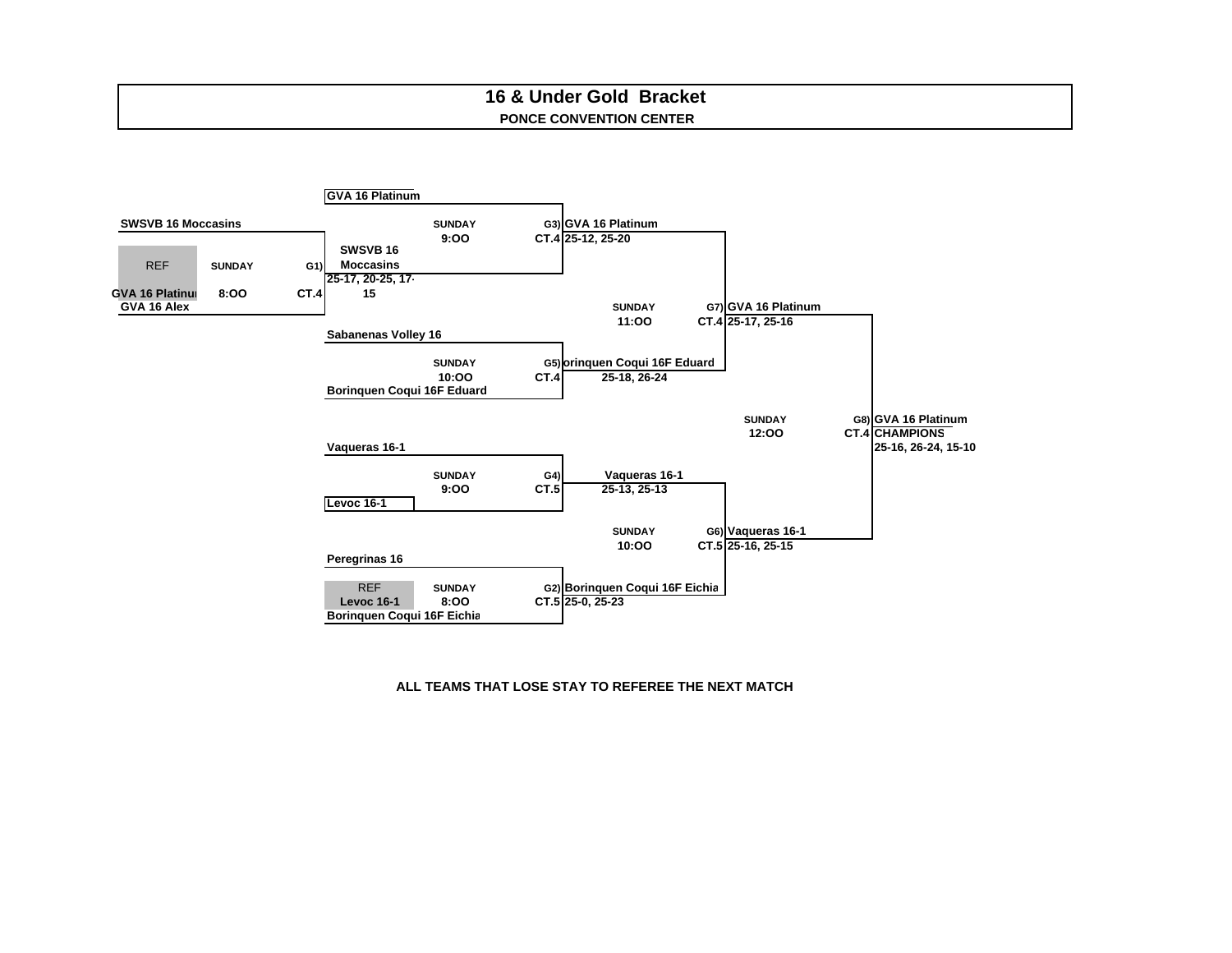# 18 & UNDER **SATURDAY, FEBRUARY 2, 2013**

|                                               |    |            |                                        |            |                            |  |            |            |                 |            |                         | <b>Matches</b>                        |     | Games |                                                  |                         |                                   |                             |     |                           |      |                 |                         |                 |           |                 |                        |  |  |
|-----------------------------------------------|----|------------|----------------------------------------|------------|----------------------------|--|------------|------------|-----------------|------------|-------------------------|---------------------------------------|-----|-------|--------------------------------------------------|-------------------------|-----------------------------------|-----------------------------|-----|---------------------------|------|-----------------|-------------------------|-----------------|-----------|-----------------|------------------------|--|--|
| Pool 18A                                      |    |            |                                        |            | <b>PONCE CC</b>            |  |            |            | CT <sub>5</sub> |            | Won                     | Lost                                  | Won | Lost  | <b>IPool 18B</b>                                 |                         |                                   |                             |     | <b>PONCE CC</b>           |      |                 |                         | CT <sub>6</sub> |           |                 | Won                    |  |  |
| <b>IVAQUERAS 171</b>                          |    |            |                                        |            |                            |  |            |            | #1 (18s)        |            | 2                       |                                       | 6   |       | <b>VAQUERAS 182</b>                              |                         |                                   |                             |     |                           |      | #3 (18s)        |                         |                 |           |                 |                        |  |  |
| <b>ICALI 18 BLACK</b><br>#4 (18s)             |    |            |                                        |            |                            |  |            |            |                 |            |                         | $\mathbf{2}$                          |     |       |                                                  | <b>TEAM VB RAGS 171</b> |                                   |                             |     |                           |      |                 |                         | #1 (17s)        |           | 3               |                        |  |  |
| <b>BORINQUEN COQUI 17F ISREAL</b><br>#3 (17s) |    |            |                                        |            |                            |  |            |            |                 |            |                         | $\mathbf{2}$                          |     | 5     | <b>CALI 18 BLUE</b>                              |                         |                                   |                             |     |                           |      |                 |                         |                 | #8 (18s)  |                 |                        |  |  |
|                                               |    |            |                                        |            |                            |  |            |            |                 |            |                         |                                       |     |       | <b>ISWSVB 18 JAGS</b>                            |                         |                                   |                             |     |                           |      |                 |                         |                 | #5 (18s)  |                 |                        |  |  |
| <b>SAT</b><br>2:00 <sub>pm</sub><br>11 v 3    | -5 | R:212V3R:1 | SAT <sub>5</sub><br>3:00 <sub>pm</sub> | 11 v 2 R:3 | SAT <sub>5</sub><br>4:00pm |  | <b>SAT</b> | <b>SAT</b> |                 | <b>SAT</b> | Day Ct<br>Time<br>Match | <b>3 GAMES TO 25</b><br><b>POINTS</b> |     |       | SAT <sub>6</sub><br>2:00 <sub>pm</sub><br>$1v$ 3 |                         | R:2 2 v 4 R:1 1 v 4 R:3 2 v 3 R:1 | SAT 6<br>3:00 <sub>pm</sub> | SAT | - 6<br>4:00 <sub>pm</sub> |      | SAT 6<br>5:00pm | SAT<br>6:00pm<br>3v4R:2 | - 6             | 1 v 2 R:4 | SAT 6<br>7:00pm | Day C<br>Time<br>Match |  |  |
| 25                                            | 12 | 25         | 27                                     | 25         | 8                          |  |            |            |                 |            | Game 1                  |                                       |     |       | 25                                               | 15                      | 25                                | 20                          | 25  | 23                        | - 25 | 8               | 10                      | 25              | -25       | 23              | Game 1                 |  |  |
| 25                                            | 16 | 25         | 23                                     | 25         | 11                         |  |            |            |                 |            | Game 2                  |                                       |     |       | 25                                               | 15                      | 25                                | 11                          | 27  | 25                        | 25   |                 | 9                       | 25              | - 23      | 25              | Game 2                 |  |  |
| 25                                            | 18 | -25        | 21                                     | 25         | 15                         |  |            |            |                 |            | Game 3                  |                                       |     |       |                                                  |                         |                                   |                             |     |                           |      |                 |                         |                 | 10        |                 | 15 Game 3              |  |  |

### **SCHEDULE UPDATE**

|          |                                       | <b>Matches</b><br>Games |  |            |  |                 |            |  |                         |      |                                       | <b>Matches</b> |                                 |                             | Games |    |                 |                 |                 |                                                                                                 |    |        |                 |          |                 |                         |      |     |      |
|----------|---------------------------------------|-------------------------|--|------------|--|-----------------|------------|--|-------------------------|------|---------------------------------------|----------------|---------------------------------|-----------------------------|-------|----|-----------------|-----------------|-----------------|-------------------------------------------------------------------------------------------------|----|--------|-----------------|----------|-----------------|-------------------------|------|-----|------|
|          | <b>PONCE CC</b>                       |                         |  |            |  | CT <sub>5</sub> |            |  | Won                     | Lost | Won                                   | Lost           |                                 | <b>Pool 18B</b>             |       |    |                 | <b>PONCE CC</b> |                 |                                                                                                 |    |        | CT <sub>6</sub> |          |                 | Won                     | Lost | Won | Lost |
|          |                                       |                         |  |            |  |                 | #1 (18s)   |  |                         |      | 6                                     |                | <b>VAQUERAS 182</b><br>#3 (18s) |                             |       |    |                 |                 |                 |                                                                                                 |    |        |                 |          | C               |                         |      |     |      |
|          |                                       |                         |  |            |  |                 | #4 (18s)   |  |                         |      |                                       |                |                                 | <b>ITEAM VB RAGS 171</b>    |       |    |                 |                 |                 |                                                                                                 |    |        |                 | #1 (17s) |                 |                         |      | 6   |      |
|          | <b>COQUI 17F ISREAL:</b><br>#3 (17s)  |                         |  |            |  |                 |            |  | $\mathbf{2}$            |      |                                       |                | <b>CALI 18 BLUE</b>             |                             |       |    |                 |                 |                 |                                                                                                 |    |        | #8 (18s)        |          |                 |                         |      | 6   |      |
|          |                                       |                         |  |            |  |                 |            |  |                         |      |                                       |                |                                 | <b>ISWSVB 18 JAGS</b>       |       |    |                 |                 |                 |                                                                                                 |    |        |                 | #5 (18s) |                 |                         |      |     |      |
| 5<br>)pm | SAT 5<br>4:00pm<br>$R:1$ 1 $v2$ $R:3$ |                         |  | <b>SAT</b> |  | <b>SAT</b>      | <b>SAT</b> |  | Day Ct<br>Time<br>Match |      | <b>3 GAMES TO 25</b><br><b>POINTS</b> |                |                                 | SAT 6<br>2:00 <sub>pm</sub> |       |    | SAT 6<br>3:00pm |                 | SAT 6<br>4:00pm | SAT 6<br>5:00pm<br>1 v 3   R:2   2 v 4  R:1   1 v 4  R:3   2 v 3  R:1   3 v 4  R:2   1 v 2  R:4 |    | 6:00pm | SAT 6           |          | SAT 6<br>7:00pm | Day Ct<br>Time<br>Match |      |     |      |
| 27       | 25                                    | 8                       |  |            |  |                 |            |  | Game 1                  |      |                                       |                |                                 | 25                          | 15    | 25 | 20              | 25              | 23              | 25                                                                                              |    | 10     | 25              | 25       |                 | 23 Game 1               |      |     |      |
| 23       | 25                                    | 11                      |  |            |  |                 |            |  | Game 2                  |      |                                       |                |                                 | 25                          | 15    | 25 | 11              | 27              | 25              | 25                                                                                              | 11 | 9.     | 25              | 23       | - 25            | Game 2                  |      |     |      |
| 21       | 25                                    | 15                      |  |            |  |                 |            |  | Game 3                  |      |                                       |                |                                 |                             |       |    |                 |                 |                 |                                                                                                 |    |        |                 | 10       |                 | 15 Game 3               |      |     |      |

#### **SCHEDULE UPDATE**

|                                            |                                              |                                        |                    |     |                 |        |    |                |        |                                         |  |        | <b>Matches</b> |              | Games |
|--------------------------------------------|----------------------------------------------|----------------------------------------|--------------------|-----|-----------------|--------|----|----------------|--------|-----------------------------------------|--|--------|----------------|--------------|-------|
| Pool 18C                                   |                                              |                                        |                    |     | <b>PONCE CC</b> |        |    |                | CT 7   |                                         |  | Won    | Lost           | Won          | Lost  |
| <b>PLAYERAS DE ISLA VERDE</b>              |                                              |                                        |                    |     |                 |        |    |                |        | #7 (18s)                                |  |        | 3              |              | 6     |
| <b>IBORINQUEN COQUI CARLOS JIMENEZ 181</b> |                                              |                                        |                    |     |                 |        |    |                |        | #2 (18s)                                |  | 3      |                | 6            |       |
| <b>IPEREGRINAS 17S</b>                     |                                              |                                        |                    |     | 2               |        | 2  | $\overline{2}$ |        |                                         |  |        |                |              |       |
| <b>ICALI 17 BLACK</b>                      |                                              |                                        |                    |     |                 |        |    |                |        | #6 (18s)                                |  |        | 3              | $\mathbf{2}$ | 4     |
| -SAT 7                                     |                                              | SAT                                    |                    | SAT |                 | SA 1   |    | <b>SA</b>      |        | SAT                                     |  | Day Ct |                |              |       |
| 2:00pm                                     |                                              |                                        | 3:00 <sub>pm</sub> |     | 4:00pm          | 5:00pm |    | 6:00pm         |        | 7:00pm                                  |  | Time   |                |              |       |
| $1 \vee 3$ R:2 $2 \vee 4$ R:1              |                                              |                                        |                    |     |                 |        |    |                |        | 1 v 4 R:3 2 v 3 R:1 3 v 4 R:2 1 v 2 R:4 |  | Match  |                |              |       |
| 18                                         | 25<br>25<br>25<br>25<br>21<br>25<br>17<br>18 |                                        |                    |     |                 |        | 15 | 18             | 25     | Game 1                                  |  |        |                |              |       |
| 20                                         | 25                                           | 25<br>25<br>25<br>23<br>28<br>23<br>30 |                    |     |                 | 13     | 15 | 25             | Game 2 |                                         |  |        |                |              |       |
| 15                                         |                                              |                                        |                    |     |                 |        | 12 |                |        |                                         |  | Game 3 |                |              |       |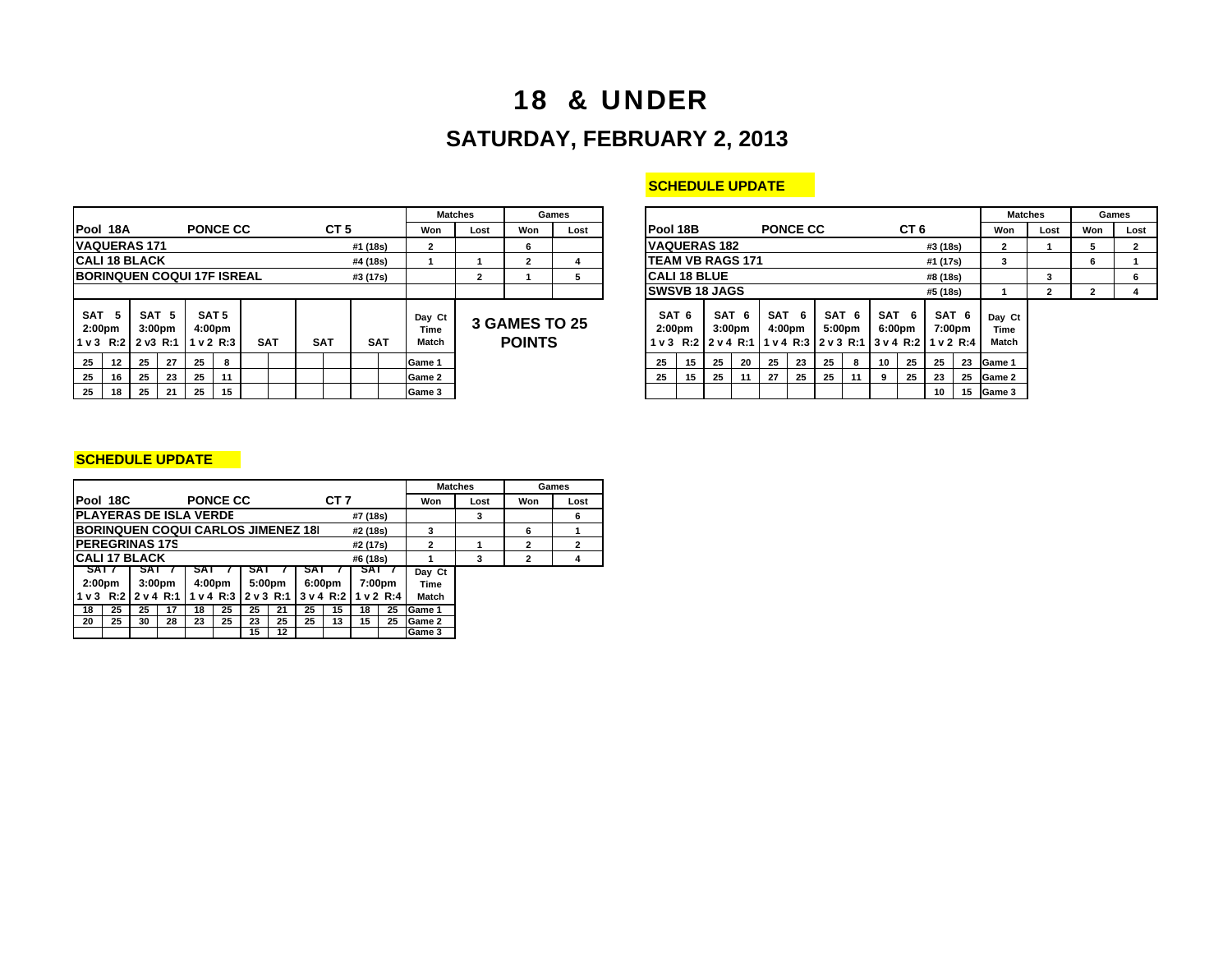### **17 & Under Gold Bracket PONCE CONVENTION CENTER**